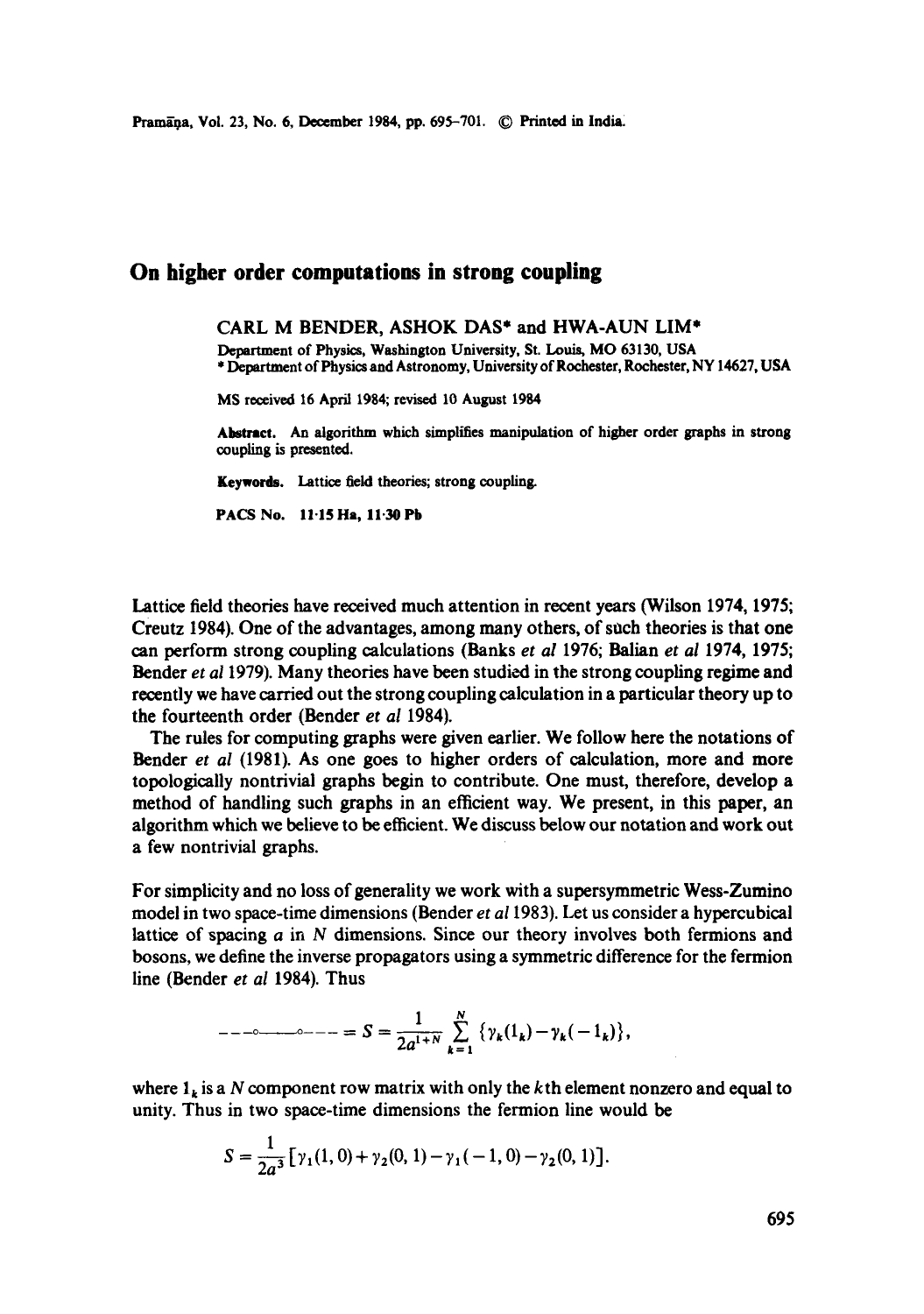We, then, define the boson line from the observation that two fermion lines in series is equivalent to a boson line. That is

$$
\int d^N z \, \partial_x \, \delta^N(x-z) \, \partial_z \, \delta^N(z-y) = \partial_x^2 \, \delta^N(x-y) \, 1.
$$

This leads to the definition of the boson line as

$$
---\circ---\circ---=G=\frac{1}{4a^{2+N}}\sum_{k=1}^{N}\{(2_{k})+(-2_{k})-2(0_{k})\}.
$$

Thus for example, in one dimension the boson line would be

$$
G = \frac{1}{4a^3} \left[ (2) + (-2) - 2(0) \right].
$$

Similarly, in two space-time dimensions the boson line would be

$$
G = \frac{1}{4a^4} [(2, 0) + (0, 2) + (-2, 0) + (0, -2) - 4(0, 0)].
$$

Any strong coupling graph consists of vertices, boson lines and fermion lines. However, to calculate them one further needs the concepts of (i) dot product (ii) cross product and (iii) outer product. These were earlier explained by Bender *et al* (1981) and we simply present those in our notation.

(i) *Dot product:* Given two elements on the lattice denoted by the row matrices  $(i_1, i_2 \ldots i_N)$  and  $(j_1, j_2 \ldots j_N)$ , their dot product is defined as

$$
(i_1, i_2 \ldots i_N) \cdot (j_1, j_2, \ldots j_N) = \delta_{i_1 j_1} \delta_{i_2 j_2} \ldots \delta_{i_N j_N} (i_1, i_2 \ldots i_N).
$$

Thus for example, the dot product of two fermion propagators is

$$
= \cdots \infty \qquad \qquad \text{or} \qquad \qquad \text{or} \qquad \text{or} \qquad \text{or} \qquad \text{or} \qquad \text{or} \qquad \text{or} \qquad \text{or} \qquad \text{or} \qquad \text{or} \qquad \text{or} \qquad \text{or} \qquad \text{or} \qquad \text{or} \qquad \text{or} \qquad \text{or} \qquad \text{or} \qquad \text{or} \qquad \text{or} \qquad \text{or} \qquad \text{or} \qquad \text{or} \qquad \text{or} \qquad \text{or} \qquad \text{or} \qquad \text{or} \qquad \text{or} \qquad \text{or} \qquad \text{or} \qquad \text{or} \qquad \text{or} \qquad \text{or} \qquad \text{or} \qquad \text{or} \qquad \text{or} \qquad \text{or} \qquad \text{or} \qquad \text{or} \qquad \text{or} \qquad \text{or} \qquad \text{or} \qquad \text{or} \qquad \text{or} \qquad \text{or} \qquad \text{or} \qquad \text{or} \qquad \text{or} \qquad \text{or} \qquad \text{or} \qquad \text{or} \qquad \text{or} \qquad \text{or} \qquad \text{or} \qquad \text{or} \qquad \text{or} \qquad \text{or} \qquad \text{or} \qquad \text{or} \qquad \text{or} \qquad \text{or} \qquad \text{or} \qquad \text{or} \qquad \text{or} \qquad \text{or} \qquad \text{or} \qquad \text{or} \qquad \text{or} \qquad \text{or} \qquad \text{or} \qquad \text{or} \qquad \text{or} \qquad \text{or} \qquad \text{or} \qquad \text{or} \qquad \text{or} \qquad \text{or} \qquad \text{or} \qquad \text{or} \qquad \text{or} \qquad \text{or} \qquad \text{or} \qquad \text{or} \qquad \text{or} \qquad \text{or} \qquad \text{or} \qquad \text{or} \qquad \text{or} \qquad \text{or} \qquad \text{or} \qquad \text{or} \qquad \text{or} \qquad \text{or} \qquad \text{or} \q
$$

Here we have used the fact that the square of any Dirac matrix is unity. Explicitly in two dimensions

$$
S \cdot S = \frac{1}{4a^6} \left[ (1, 0) + (0, 1) + (-1, 0) + (0, 1) \right] 1.
$$

Similarly one can calculate the dot product of two boson lines

$$
= \text{Im} \left\{ \max_{k=1}^N \mathbb{E}_{\mathbf{z}} - \mathbb{E}_{\mathbf{z}} \mathbf{G} \right\} = \frac{1}{16a^{4+2N}} \sum_{k=1}^N \left\{ (2_k) + (-2_k) + 4N(0_k) \right\}.
$$

In one dimension the explicit formula is

$$
G \cdot G = \frac{1}{16a^6} \big[ (2) + (-2) + 4(0) \big].
$$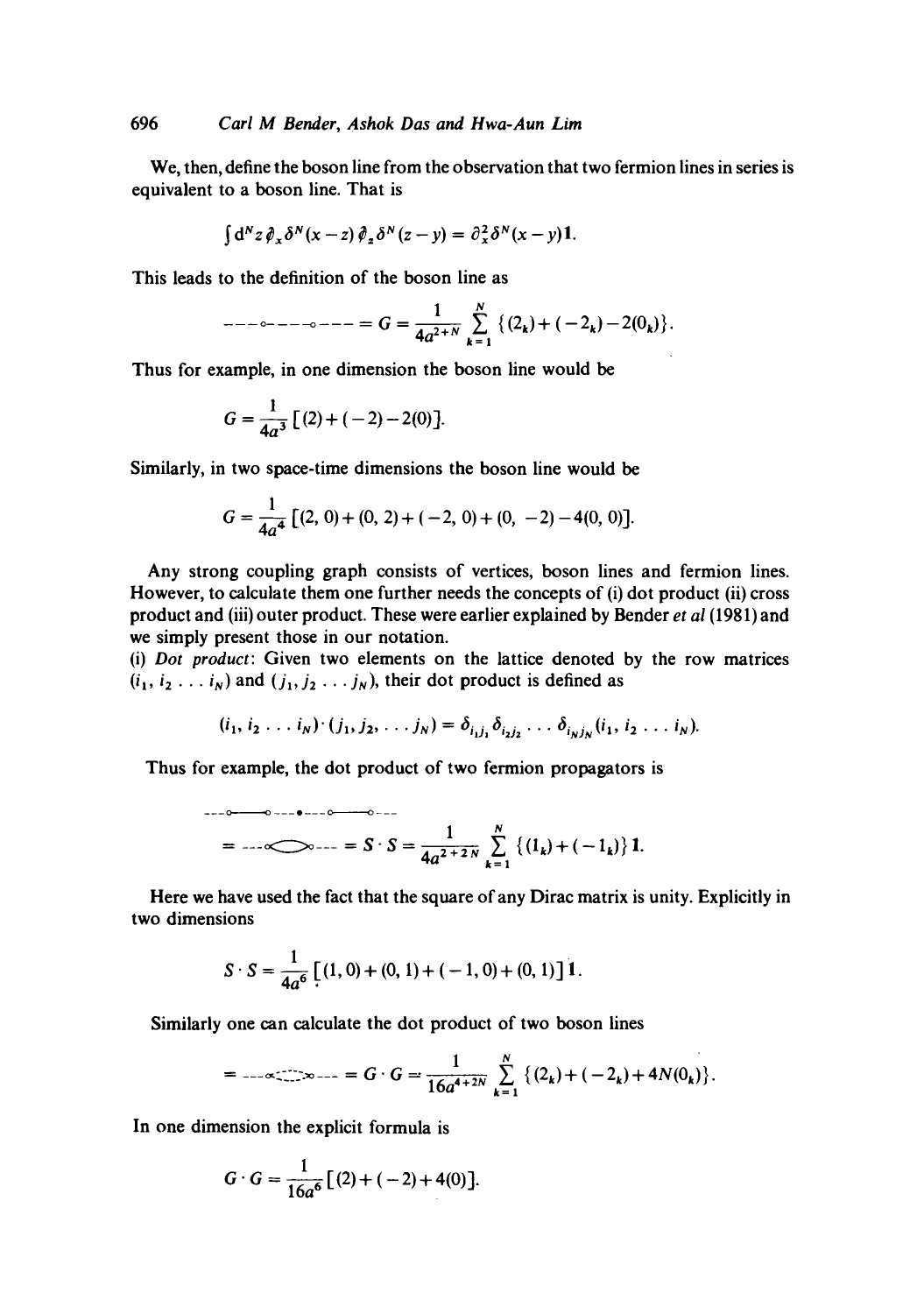Similarly, in two dimensions it is

$$
G \cdot G = \frac{1}{16a^{8}} [(2, 0) + (0, 2) + (-2, 0) + (0, -2) + 16(0, 0).
$$

(ii) *Cross product:* For two lattice elements defined by  $(i_1, i_2, \ldots, i_N)$  and  $(j_1, j_2, \ldots, j_N)$ the cross product is defined as

$$
(i_1, i_2, \ldots i_N) \times (j_1, j_2 \ldots j_N) = a^N(i_1 + j_1, i_2 + j_2 \ldots i_N + j_N)
$$

Let us work out the cross product of two fermion lines

$$
S \times S = \frac{1}{2a^{1+N}} \left[ \sum_{k=1}^{N} \left\{ \gamma_k(1_k) - \gamma_k(-1_k) \right\} \right]
$$
  

$$
\times \frac{1}{2a^{1+N}} \left[ \sum_{k'=1}^{N} \left\{ \gamma_k(1_k) - \gamma_k(-1_k) \right\} \right]
$$
  

$$
= \frac{a^N}{4a^{2+2N}} \sum_{k=1}^{N} \left[ (2_k) + (-2_k) - 2(0_k) \right] 1,
$$
  

$$
= \frac{1}{4a^{2+N}} \sum_{k=1}^{N} \left[ (2_k) + (-2_k) - 2(0_k) \right] 1.
$$

We note that this is nothing but a boson line except for the unit matrix 1. Thus in two space-time dimensions

$$
S \times S = \frac{1}{4a^4} \left[ (2,0) + (0,2) + (-2,0) + (0,-2) - 4(0,0) \right] \mathbf{1}.
$$

It is worth pointing out here *that* both dot product and cross product are by definition commutative. We next define the outer product which is not commutative. (iii) *Outer product*: For the two lattice elements  $(i_1, i_2 \ldots i_N)$  and  $(j_1, j_2, \ldots j_N)$  the outer product is defined as

$$
(i_1, i_2 \ldots i_N) \otimes (j_1, j_2 \ldots j_N) = (i_1 + j_1, i_2 + j_2 \ldots i_N + j_N)_{(i_1, i_2 \ldots i_N)}
$$

Thus we immediately see that it is a matrix of matrices. Furthermore, the outer product or the convolution clearly involves three points---the end points are represented in the main bracket and the middle point in the lower bracket. In other words, the matrix elements of the bigger matrix represent the middle point whereas the submatrices at each element of the bigger matrix correspond to the end points. Note here that the outer product is not commutative.

As an example, let us write down the outer product of two fermion lines in two spacetime dimensions.

$$
S \otimes S = \frac{1}{2a^3} \left[ \gamma_1(1, 0) + \gamma_2(0, 1) - \gamma_1(-1, 0) - \gamma_2(0, 1) \right]
$$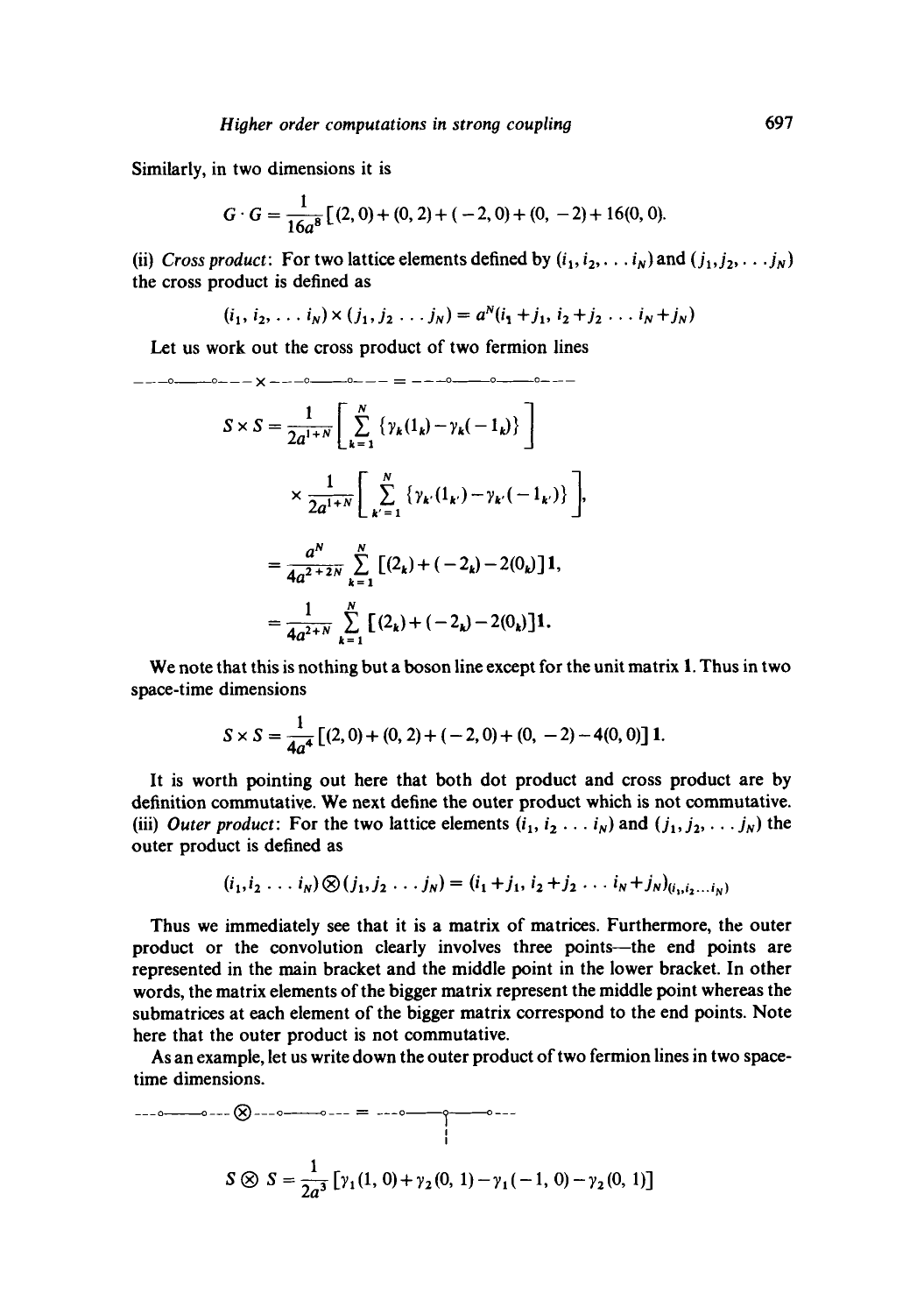698 *Carl M Bender, Ashok Das and Hwa-Aun Lira* 

$$
\bigotimes \frac{1}{2a^3} [\gamma_1(1,0) + \gamma_2(0,1) - \gamma_1(-1,0) - \gamma_2(0,-1)],
$$
\n
$$
= \frac{1}{4a^6} \{ [\gamma_1^2(2,0) + \gamma_1\gamma_2(1,1) - \gamma_1^2(0,0) - \gamma_1\gamma_2(1,-1)]_{(1,0)} + [-\gamma_1\gamma_2(1,1) + \gamma_2^2(0,2) + \gamma_1\gamma_2(-1,1) - \gamma_2^2(0,0)]_{(0,1)} + [\gamma_1^2(-2,0) + \gamma_1\gamma_2(-1,-1) - \gamma_1^2(0,0) - \gamma_1\gamma_2(-1,1)]_{(-1,0)} + [\gamma_2^2(0,-2) + \gamma_1\gamma_2(1,-1) - \gamma_2^2(0,0) - \gamma_1\gamma_2(-1,-1)]_{(0,-1)} \}.
$$

Written out explicitly this has the form

$$
S \otimes S = \frac{1}{4a^6} \begin{bmatrix} 0 & 0 & \gamma_2^2 & 0 & 0 \\ 0 & \gamma_1 \gamma_2 & 0 & -\gamma_1 \gamma_2 & 0 \\ 0 & 0 & -\gamma_2^2 & 0 & 0 \\ 0 & 0 & 0 & 0 & 0 \\ 0 & 0 & 0 & 0 & 0 \end{bmatrix} \begin{bmatrix} 0 & 0 & 0 & 0 \\ 0 & 0 & 0 & 0 \\ 0 & 0 & 0 & 0 \\ 0 & 0 & 0 & 0 \\ 0 & 0 & 0 & 0 \end{bmatrix}
$$
  

$$
S \otimes S = \frac{1}{4a^6} \begin{bmatrix} 0 & 0 & 0 & 0 & 0 \\ \gamma_1^2 & 0 & -\gamma_1^2 & 0 & 0 \\ \gamma_1^2 & 0 & -\gamma_1^2 & 0 & 0 \\ 0 & \gamma_1 \gamma_2 & 0 & 0 & 0 \\ 0 & 0 & 0 & 0 & 0 \end{bmatrix} \begin{bmatrix} 0 & 0 & 0 & 0 & 0 \\ 0 & 0 & -\gamma_1^2 & 0 \\ 0 & 0 & 0 & 0 \\ 0 & 0 & 0 & 0 \end{bmatrix}
$$
  

$$
\begin{bmatrix} 0 & 0 & 0 & 0 & 0 \\ 0 & 0 & -\gamma_2^2 & 0 & 0 \\ 0 & 0 & -\gamma_1^2 & 0 & 0 \\ 0 & -\gamma_1 \gamma_2 & 0 & \gamma_1 \gamma_2 & 0 \\ 0 & 0 & \gamma_2^2 & 0 & 0 \end{bmatrix} \begin{bmatrix} 0 \\ 0 \\ 0 \\ 0 \end{bmatrix}
$$

As an application let us now calculate the value of a nontrivial graph that occurs in the 12th order of the strong coupling expansion. Graphically, one can breakdown the nontrivial graph to simpler component graphs in the following way.

$$
\mathbb{E}\left[\mathbb{E}\left[\mathbb{E}\left[\mathbb{E}\left[\mathbb{E}\right]\right]\right]\right]
$$

$$
= -\pi r \sum \left[\mathbb{E}\left[\mathbb{E}\left[\mathbb{E}\left[\mathbb{E}\left[\mathbb{E}\right]\right]\right]\right] \mathbb{E}\left[\mathbb{E}\left[\mathbb{E}\left[\mathbb{E}\left[\mathbb{E}\left[\mathbb{E}\right]\right]\right]\right]\right]
$$

In the above, the summation stands for sum over all matrix elements. In the first bracket the dot product is for the end points whereas in the second bracket the cross product is at the middle point. The factor of  $a<sup>4</sup>$  arises because each integration leads to a factor of  $a<sup>2</sup>$ . Although there are three end point integrations, translation invariance reduces the number of integrations to two.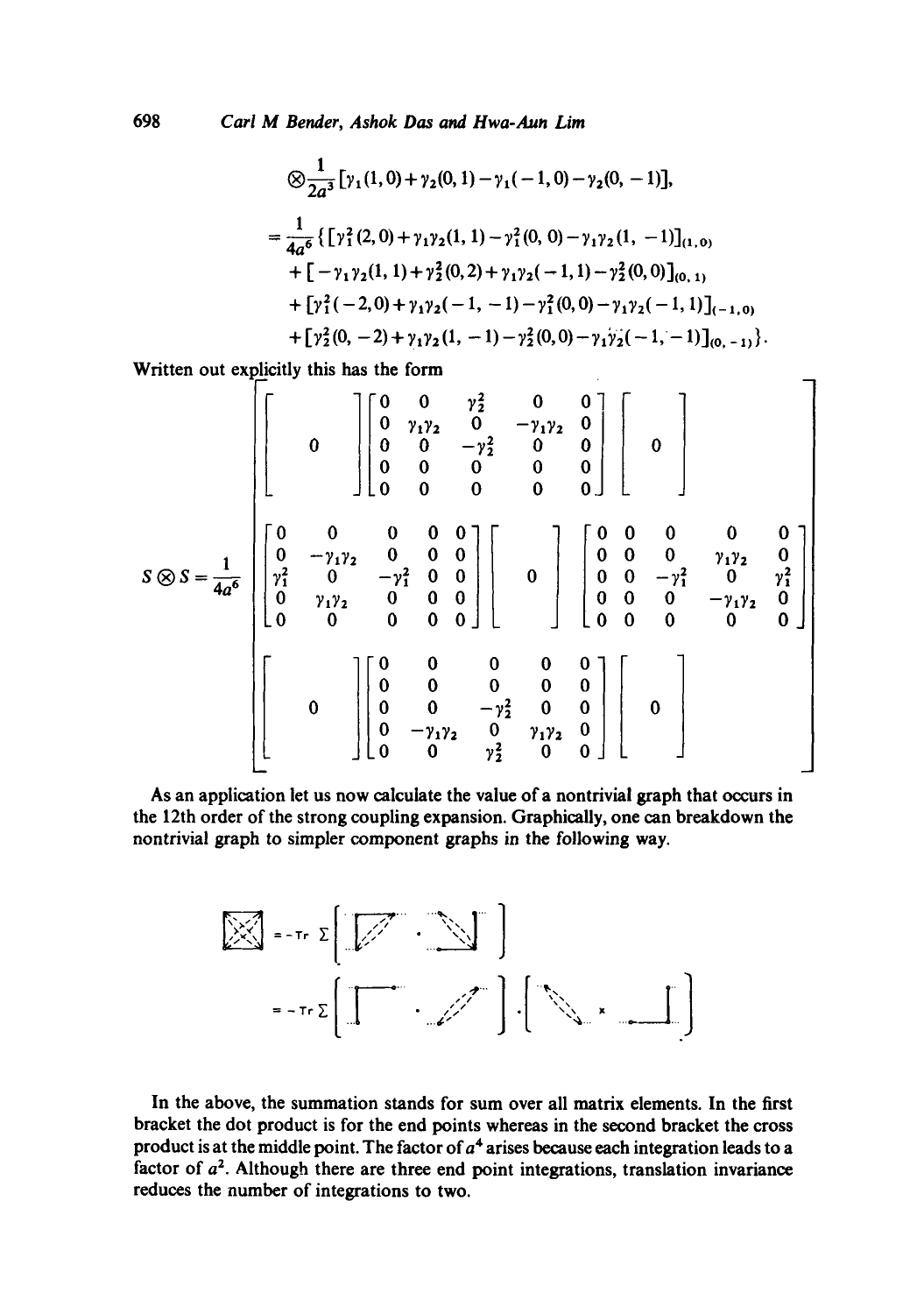**To evaluate the above vacuum graph, therefore, let us tabulate the individual elements.** 

$$
G \cdot G = \frac{1}{16a^8} [(2,0) + (0,2) + (-2,0) + (0,-2) + 16(0,0)],
$$
  
\n
$$
= S \otimes S = \frac{1}{4a^6} \{ [y_1^2 (2,0) + y_1 y_2 (1,1) - y_1^2 (0,0) - y_1 y_2 (1,-1)]_{(1,0)} + [-y_1 y_2 (1,1) + y_2^2 (0,2) + y_1 y_2 (-1,1) - y_2^2 (0,0)]_{(0,1)} + [y_1^2 (-2,0) + y_1 y_2 (-1,-1)] - y_1^2 (0,0) - y_1 y_2 (-1,1)]_{(-1,0)} + [y_2^2 (0,-2) + y_1 y_2 (1,1)]
$$
  
\n
$$
= [ (S \otimes S) \cdot (G \cdot G)_{end points}
$$
  
\n
$$
= \frac{1}{64a^{14}} 1 \{ [(2,0) - 16(0,0)]_{(1,0)}}
$$
  
\n
$$
+ [(0,2) - 16(0,0)]_{(0,1,0)}
$$
  
\n
$$
+ [(0,-2) - 16(0,0)]_{(0,-1,0)}
$$
  
\n
$$
+ [(0,-2) - 16(0,0)]_{(0,-1,0)}
$$
  
\n
$$
+ [y_1^2 (2,0) + y_1 y_2 (1,1) - y_1^2 (0,0) - y_1 y_2 (1,-1)]_{(0,0)}
$$
  
\n
$$
+ [y_2^2 (0,2) + y_1 y_2 (-1,1) - y_2^2 (0,0) - y_1 y_2 (1,-1)]_{(0,0)}
$$
  
\n
$$
+ [y_2^2 (0,2) + y_1 y_2 (-1,1) - y_2^2 (0,0) - y_1 y_2 (-1,1)]_{(0,0)}
$$
  
\n
$$
+ [y_2^2 (0,2) + y_1 y_2 (-1,1) - y_2^2 (0,0) - y_1 y_2 (-1,1)]_{(0,-2)}
$$
  
\n
$$
+ [y_2^2 (0,2) + y_1 y_2 (-1,1) - y_2^2 (0,0) - y_1 y_2 (-1,-1)]
$$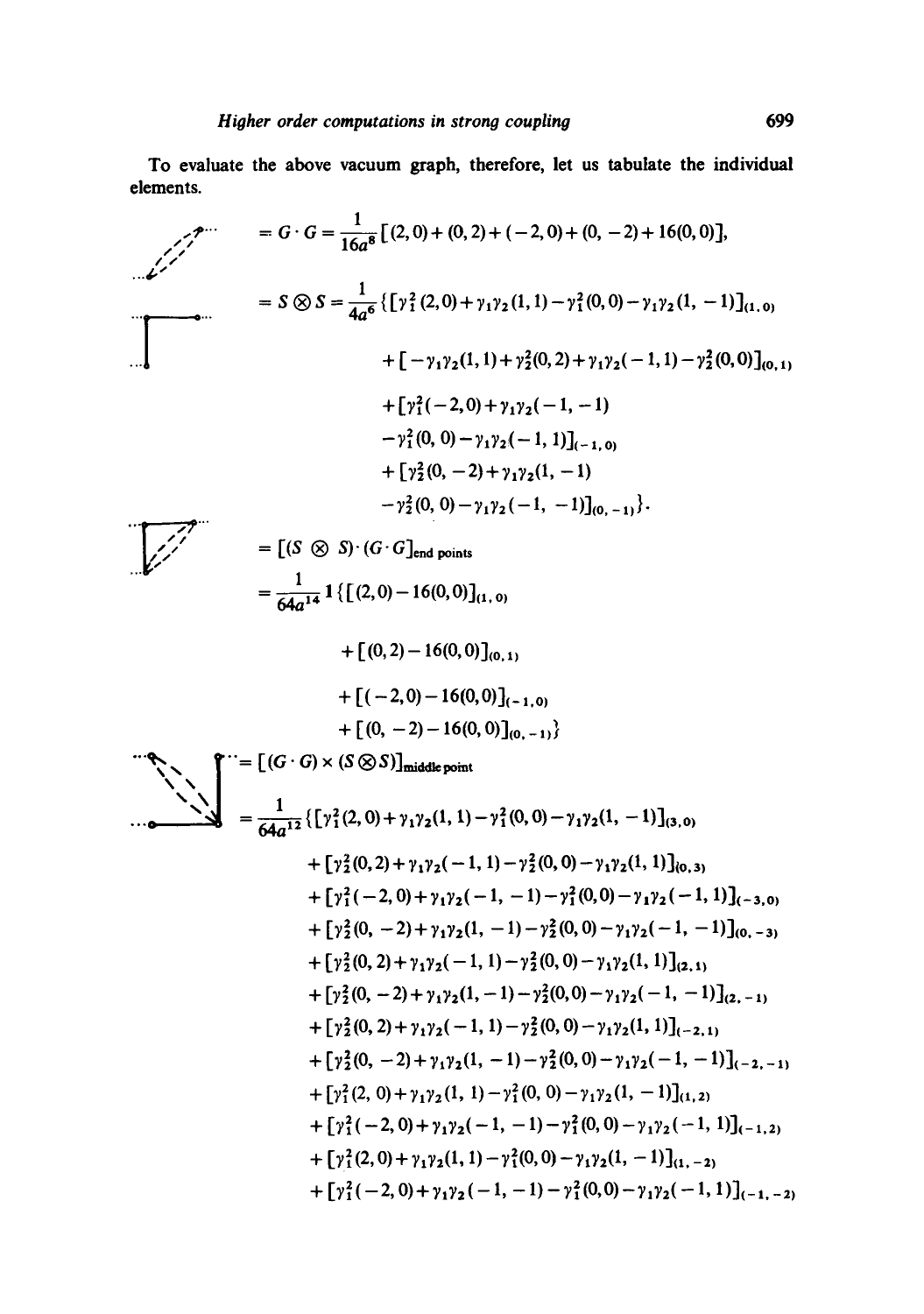+ 
$$
[16\gamma_1^2(2,0)+16\gamma_1\gamma_2(1, 1)-17\gamma_1^2(0, 0)-16\gamma_1\gamma_2(1, -1)
$$
  
\n $-\gamma_1\gamma_2(-1, 1)+\gamma_1^2(-2, 0)+\gamma_1\gamma_2(-1, -1)]_{(1, 0)}$   
\n+  $[16\gamma_2^2(0, 2)+16\gamma_1\gamma_2(-1, 1)-17\gamma_2^2(0, 0)-16\gamma_1\gamma_2(1, 1)$   
\n $-\gamma_1\gamma_2(-1, -1)+\gamma_2^2(0, -2)+\gamma_1\gamma_2(1, -1)]_{(0, 1)}$   
\n+  $[16\gamma_1^2(-2, 0)+16\gamma_1\gamma_2(-1, -1)-17\gamma_1^2(0, 0)-16\gamma_1\gamma_2(-1, 1)$   
\n $-\gamma_1\gamma_2(1, -1)+\gamma_1^2(2, 0)+\gamma_1\gamma_2(1, 1)]_{(-1, 0)}$   
\n+  $[16\gamma_2^2(0, -2)+16\gamma_1\gamma_2(1, -1)-17\gamma_2^2(0, 0)-16\gamma_1\gamma_2(-1, -1)$   
\n $-\gamma_1\gamma_2(1, 1)+\gamma_2^2(0, 2)+\gamma_1\gamma_2(-1, 1)]_{(0, -1)}$ 

Thus



$$
= -\frac{1}{64^{2}a^{26}} \text{Tr} \mathbf{1} \{ [16(2, 0) + 272(0, 0)]_{(1, 0)} + [16(0, 2) + 272(0, 0)]_{(0, 1)} + [16(-2, 0) + 272(0, 0)]_{(-1, 0)} + [16(0, -2) + 272(0, 0)]_{(0, -1)} \}
$$
  
\n
$$
\begin{array}{rcl}\n\leftarrow & \searrow & \nearrow \\
\downarrow & \searrow & \nearrow & \\
\downarrow & \searrow & \searrow & \\
\downarrow & \searrow & \searrow & \\
\downarrow & \searrow & \searrow & \\
\downarrow & \searrow & \searrow & \\
\downarrow & \searrow & \searrow & \\
\downarrow & \searrow & \searrow & \\
\downarrow & \searrow & \searrow & \\
\downarrow & \searrow & \searrow & \\
\downarrow & \searrow & \searrow & \\
\downarrow & \searrow & \searrow & \\
\downarrow & \searrow & \searrow & \searrow & \\
\downarrow & \searrow & \searrow & \searrow & \\
\downarrow & \searrow & \searrow & \searrow & \\
\downarrow & \searrow & \searrow & \searrow & \\
\downarrow & \searrow & \searrow & \searrow & \\
\downarrow & \searrow & \searrow & \searrow & \\
\downarrow & \searrow & \searrow & \searrow & \\
\downarrow & \searrow & \searrow & \searrow & \\
\downarrow & \searrow & \searrow & \searrow & \\
\downarrow & \searrow & \searrow & \searrow & \searrow & \\
\downarrow & \searrow & \searrow & \searrow & \searrow & \\
\downarrow & \searrow & \searrow & \searrow & \searrow & \\
\downarrow & \searrow & \searrow & \searrow & \searrow & \\
\downarrow & \searrow & \searrow & \searrow & \searrow & \\
\downarrow & \searrow & \searrow & \searrow & \searrow & \\
\downarrow & \searrow & \searrow & \searrow & \searrow & \\
\downarrow & \searrow & \searrow & \searrow & \searrow & \\
\downarrow & \searrow & \searrow & \searrow & \searrow & \\
\downarrow & \searrow & \searrow & \searrow & \searrow & \\
\downarrow & \searrow & \searrow & \searrow & \searrow & \\
\downarrow & \searrow & \searrow & \searrow & \searrow & \\
\downarrow & \searrow & \searrow & \searrow & \searrow & \\
\downarrow & \searrow & \searrow & \searrow &
$$

As a final example, we indicate how the following nontrivial graph of order 14 is evaluated.